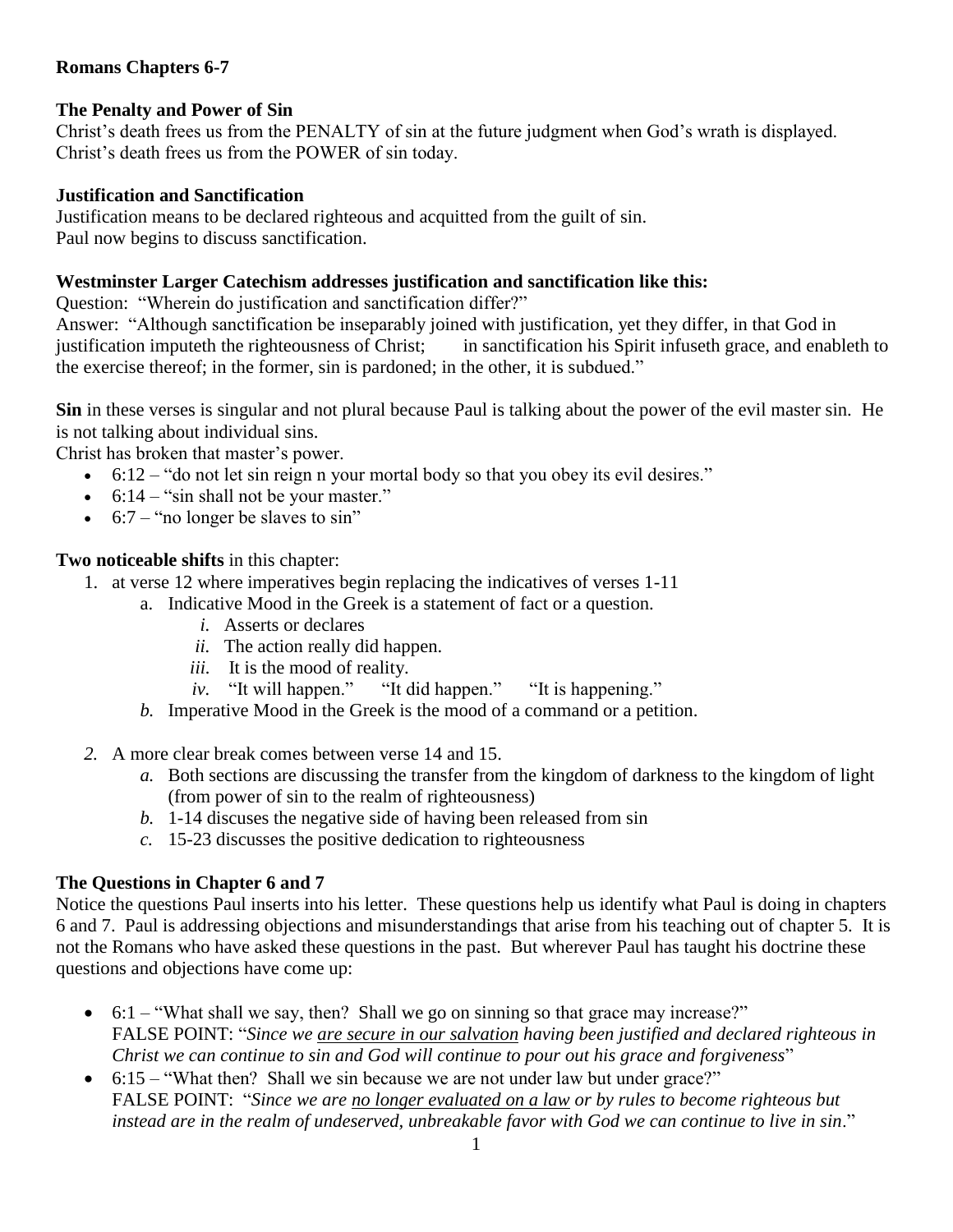- $7:7 -$  "What shall we say, then? Is the law sin?" FALSE POINT: "*Since the law in a sense helped reveal sin it was part of sin. We have then been delivered from two evil things: sin and law*."
- 7:13 "Did that which is good, then, become death to me?" FALSE POINT: "*The law that is good and holy did not produce good and holy things like life but instead the law produced death in me*."

We will also notice how chapter 8 picks up with the same themes as chapter 5. Chapters 6 and 7 are then a clarification of the doctrine taught in chapter 5.

## **The Transfer**

Chapter 6 and 7 continue to reveal that the justified believer has been transfer permanently into a new kingdom. This is a continuation of assuring the believer of their salvation.

Chapter 5 shows the transfer of the believer from the **power of death** to the **power of life**.

Chapter 6:1-14 shows the transfer of the believer from the **power of sin** to the

## **power of righteousness**.

Chapter 6:15-23 shows the transfer of the believer from the **power of the law** to the **power of grace**.

These chapters describe two realms or two ages ("aeon")

- 1) The realm or age of Adam
- 2) The realm or age of Christ

All people fall into living their lives and their eternal existence in one of these two realms. We are living today either in the old age of Adam or in the new age of Christ.

Your relationship to sin and to the law will depend on which realm you live in. If a person is still living in the old age of Adam they are under the reign of sin and death. They are under the power of the law.

If a person is living in the new age of Christ they are living in the realm of righteousness and life. They are under the power of grace.

#### **Compare:**

| Old Age                                 | <b>New Age</b>                                                     |
|-----------------------------------------|--------------------------------------------------------------------|
| Reign of sin and death                  | Reign of righteousness and life $(5:21)$                           |
| Servitude to lordship of sin            | Servitude to lordship of righteousness and<br>God (6:6, 14; 17-22) |
| Under the power of law                  | Under the power of grace $(6:14, 15)$                              |
| Serving in old letter of law            | Serving in newness of Spirit (7:6)                                 |
| The law and the compelling power of sin | The law of the Spirit that brings life (8:2)                       |
| that leads to death                     |                                                                    |

## **Now, but not Yet**

All of this is true.

Even though we are in the new age, the realm of the power of life and righteousness, we in the church age are still in between.

We are in the age of "Now, but not yet"

We are living in between the two comings of the Christ.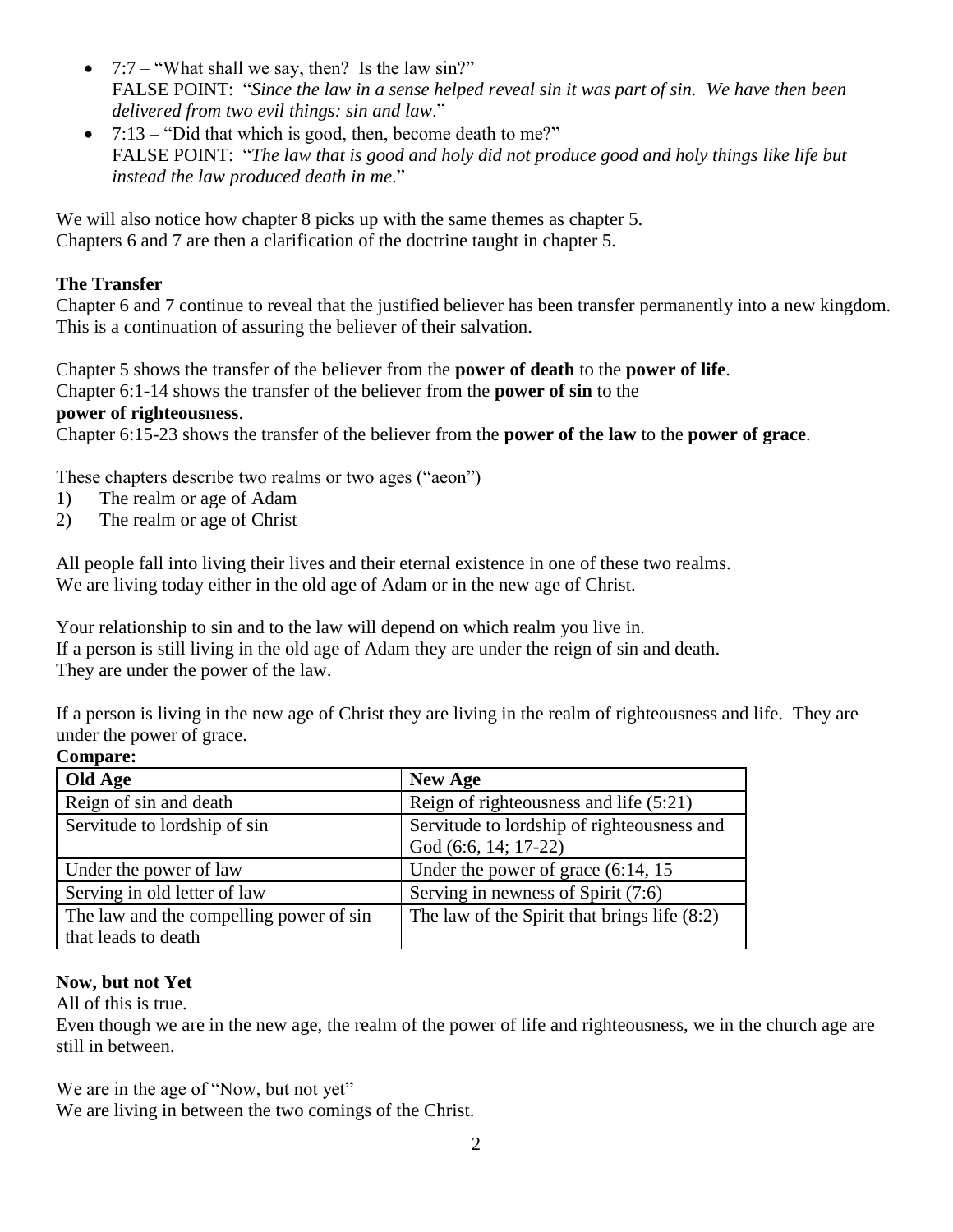Paul does not believe we are separate from all the influences of the Old Age or the Realm of the power of Sin and Death.

We belong to the New Age and the Realm of the Power of Righteousness; we still have with us contact or a living existence with the Old Age.

We still have the impulses, habits, knowledge, and desires from the Old Realm that continually threatens the practice of our new life.

## **Indicative/Imperative**

This is why we see the "indicative/imperative" combinations in these chapters.

This is seen in the verses that state a truth of the new age (indicative mood) but are combined with a command for the here and now (imperative mood).

6:14 – "Sin shall not be your master"

6:13 – "Do not let sin reign in your mortal body"

8:9 – "You, however, are controlled not by the sinful nature but by the Spirit" 8:12 – "We have an obligation – but it is to the sinful nature."

## **Romans 6:1**

The dialog or debate style continues into chapter six as Paul's imaginary debater or possibly imaginary student asks a question in regard to Paul's previous teaching.

The focus of the first half of this chapter is not how to overcome sin but instead on why you should.

## **'**

In 5:20 Paul said "where sin increased, grace increased all the more"

- The phrase "increased all the more" in the NIV is a translation of the word "hyper-perisseuo" ('υπερεπισσευσεν) it is used only here and in 2 Corinthians 7:4.
- "perisseuo" means "be left over; more than enough"
- But, the prefix "hyper-" is added which magnifies the word. "hyper-" means over and above.
- So 5:20 has just said, "where sin increases, grace is over and above ("hyper-") more than enough with some left over ("-perisseuo")
- Translated as "super-abounded"

This verse (5:20) and the use of "hyper-perisseuo" demands a break and an explanation of this shocking statement.

Consider the implications of the application of this principle.

If justification where a mathematical formula then it would be as simple as figuring your interest earnings on an investment.

But, a justification begins with God wanting a relationship with people through Jesus on the cross and ends with you entering into an eternal relationship with your creator.

## **The State of Sin**

| Romans 6:1 |                                                                                     |                       |              |
|------------|-------------------------------------------------------------------------------------|-----------------------|--------------|
| τι WHAT    | ovy THEN                                                                            | ερουμεν SHALL WE SAY? |              |
|            | $\epsilon \pi \mu \epsilon$ vov $\mu \epsilon \nu$ SHALL WE CONTINUE $\tau \eta$ IN | αμαρτια SIN           | ινα η $THAT$ |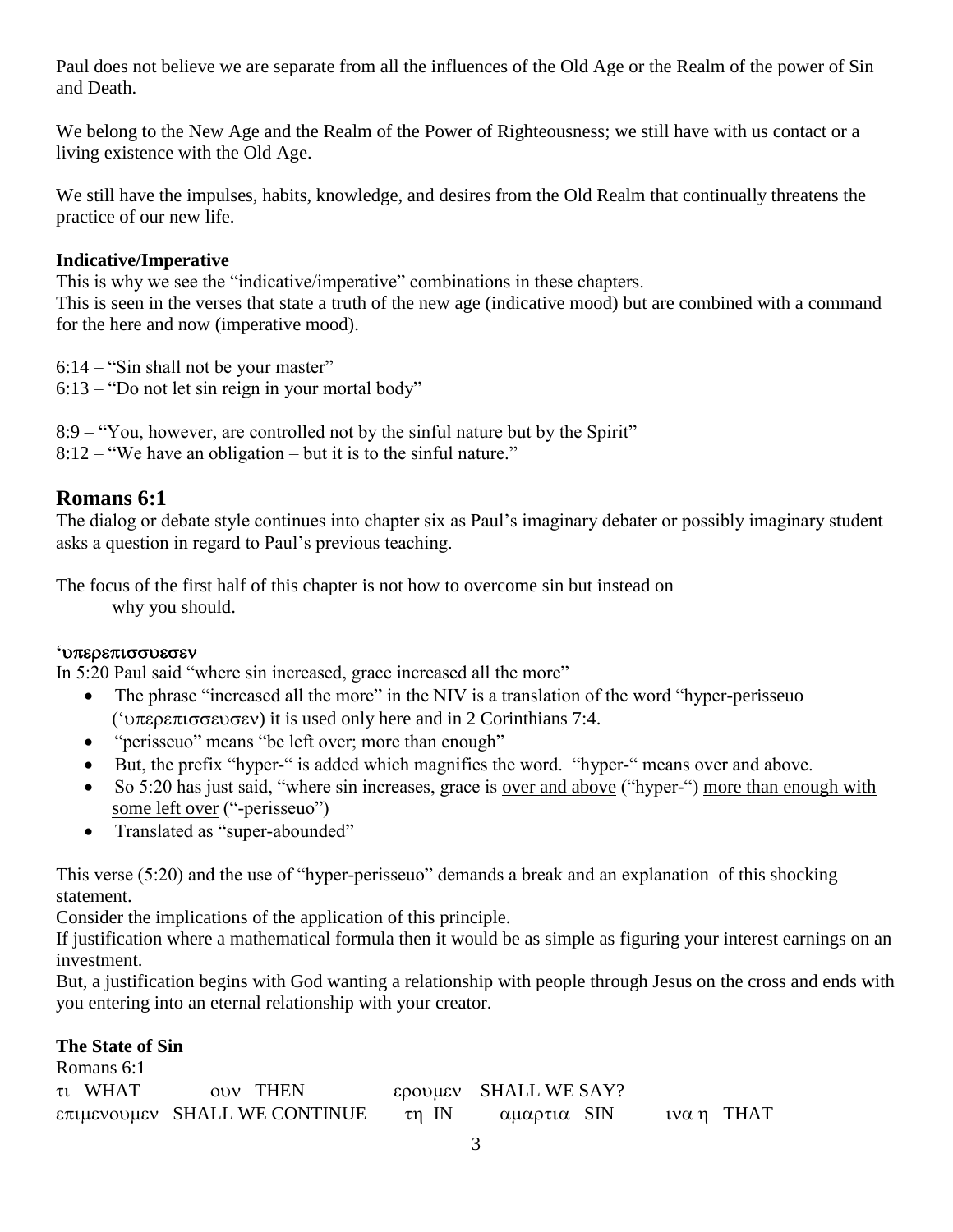## χαρις GRACE πλεοναση MAY ABOUND?

Notice the NIV translates "shall we go on sinning".

A more direct translation is "shall we continue in sin."

" $\tau$   $\alpha$  $\mu$  $\alpha$  $\beta$   $\alpha$ <sup>"</sup> is singular and is speaking of the state of sin or the sin nature.

It is not speaking directly about sins.

## **Powerlessness of Legalism; Mission Accomplished in Grace**

Paul's point is not that we sin freely knowing that the Father will forgive us.

Paul's point is that in the Old Age the law did not help to deliver man from the power of sin but in the New Age grace has been manifested.

This grace is the power and the way to achieve what the law desires to do.

The law did not desire to allow men to sin freely, but instead to avoid sin.

So, grace when taught and applied will not allow men to sin but will instead give them the power to avoid living in the state of sin that legalism so desperately tries to avoid.

#### **Romans 6:2**

The main point of chapter six is found in Paul's answer to the question in 6:1 Main Point of Chapter Six --- *We who have died to sin*

## **Death to Sin**

Paul uses "died to sin" to communicate:

- a) The finality of new position
- b) The break in relationship (namely power or authority) between sin and man

## **The Three "Died To"**

- 1) Romans 6:2 "We died to **sin**"
- 2) Galatians 2:19 "I have died to the **law**"
- 3) Galatians 6:14 "The world is crucified to me, and I to the **world**."

## **This Relationship is Over! Stop calling me!!**

It is a dead relationship.

Do not live as if this relationship

- a) still exists or
- b) has a future.

## **The Condition of Living in Sin**

What does Paul mean when he says "how can we live in it (sin) any longer?"

- a) Theological It is impossible for Christians who have been justified to live in the sphere where sin has the power. Positional truth says you cannot exist in the sphere of sin and death any longer. This describes our new position and new potential. (Indicative)
- b) Moral Though the theological statement concerning living in the state of sin is true, there is still the threat of sin being part of the Christians life. Verse 6:2 is telling the Christian you cannot allow yourself to live in the state of sin when God has something better. So, because of the power of the new position and potential in Christ the believer should learn to live in a dead relationship to sin. (imperative)

## **Romans 6:3**

| Romans 6:3 $\eta$ OR | αγνοειτε ARE YE IGNORANT                                                                    |          | $\sigma$ τι THAT | οσοι AS MANY AS |
|----------------------|---------------------------------------------------------------------------------------------|----------|------------------|-----------------|
|                      | $\epsilon \beta \alpha \pi \tau \iota \sigma \theta \eta \mu \epsilon \nu$ WE WERE BAPTIZED | εις UNTO |                  | χριστον CHRIST  |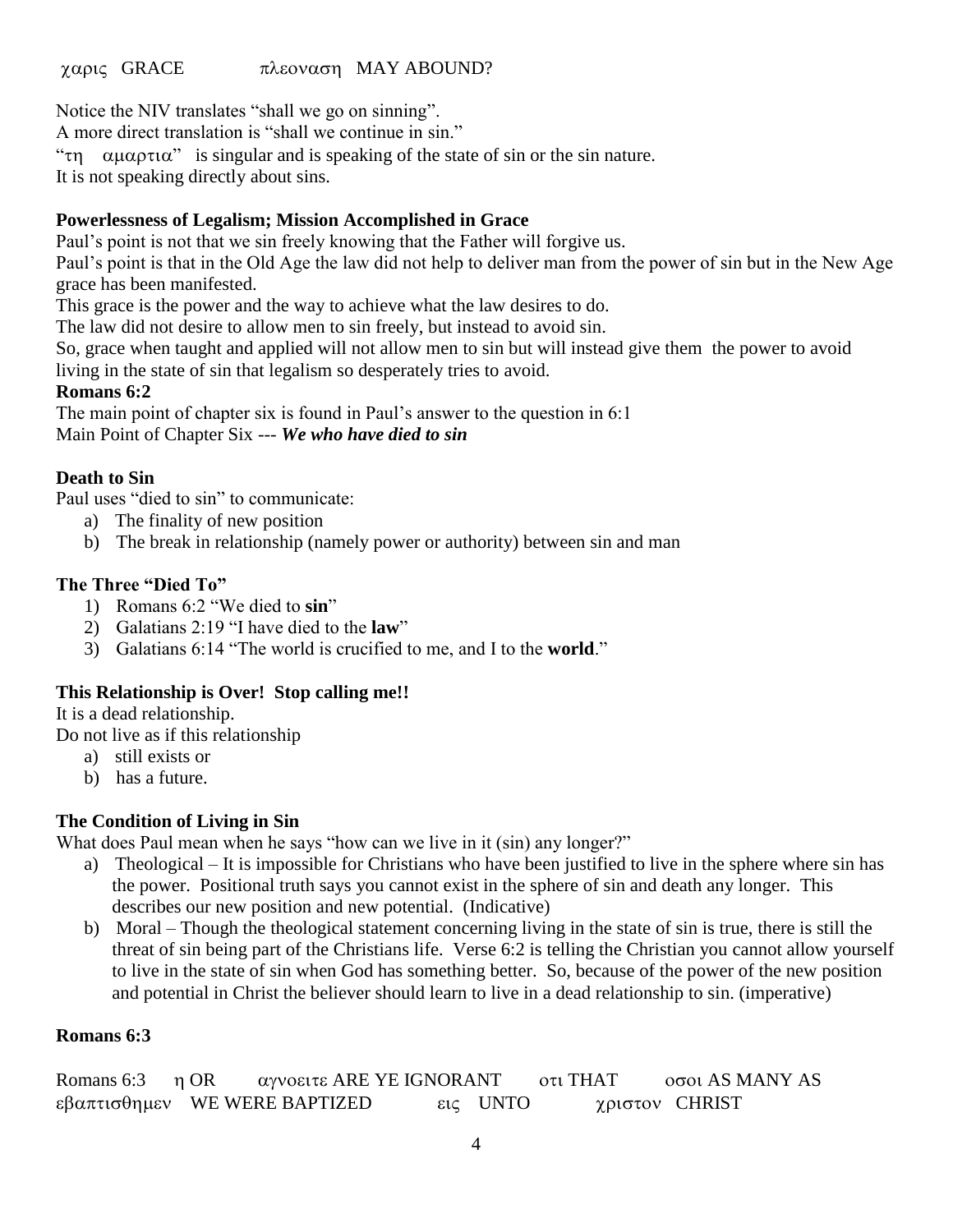| ιησουν JESUS |  | εις τον UNTO      | θανατον HIS |  | αυτου DEATH |  |
|--------------|--|-------------------|-------------|--|-------------|--|
| εβαπτισθημεν |  | WE WERE BAPTIZED? |             |  |             |  |

## **"Are You Ignorant"**

The Romans practiced the ritual of baptism at the point of conversion. This is similar to the Ethiopian and Philip in Acts. Baptism was the physical demonstration of a person entering into Christ.

# *Baptism Notes*

## **Baptism**

Christian baptism represents crucifixion, death, burial and resurrection.

The Greek word *baptidzo* is a word that means that a thorough change of condition is brought about by the power of a baptizing agency.

A difference must be made in the state of Baptism and the agency of the baptism.

Baptism is a state of being that remains unchanged once it is accomplished.

Baptism is accomplished by an agent. Some of the agents of baptism in scripture are the Holy Spirit, a cup, the cloud, the sea, water, etc.

Determine the difference between a state and the agent used. You can go to Missouri in a car, a train, a plane, or a barrel. But, getting in a car does not put you in Missouri.

#### B**aptisms**

There was a baptism Into repentance Into the remission of sins Into Moses Into the name of the Father, the Son and the Holy Spirit Into the Holy Spirit In the Law of Moses there was baptism

#### **Types of Baptisms in the Bible**

Christ experienced three baptisms: The Baptism at the Jordan The Baptism by the Holy Spirit in John 1:32-33 The Cup Baptism in Matthew 20:22 and Mark 10:38-39 and Luke 12:50

Christ was baptized with three baptisms:

- He was baptized by water to serve as a priest for God according to OT Law of Moses.
- He was baptized by the Holy Spirit into the office of the Messiah
- He was baptized by a cup into death. The cup contained the penalty of sin and his death worked redemption, reconciliation and propitiation

Concerning baptized by water for priesthood - The four early dates in the life of Christ where all about keeping the law and fulfilling all righteousness:

- Circumcised on the eighth day
- Presented at the temple on the 40th day
- Confirmed in the temple at 12 years old
- Consecrated at thirty years old for the priesthood

So, in all these things Christ fulfilled all righteousness by being circumcised, presented, confirmed and consecrated.